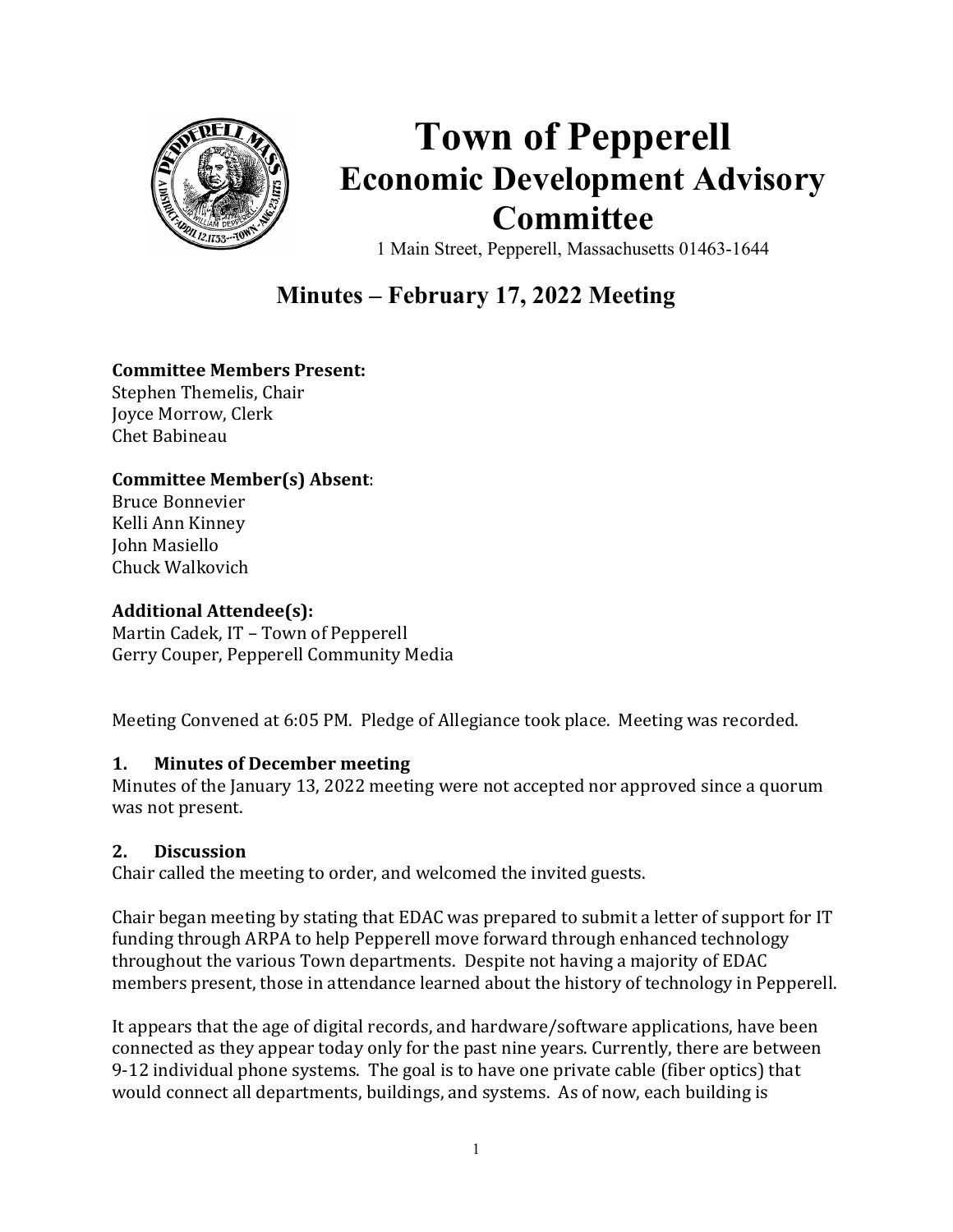connected individually – internet and phone. Various departments located throughout the Town were not able to share files. It has been only since the past several years that IT was able to connect as many departments as it could be under the existing cable conditions. As a result, Town internet connectivity options are very limited. The entire Town, including Town Hall, is at the mercy of Spectrum or Spectrum Business. No other options exist in Pepperell. This results in inequitable upload and download speeds for data and files. Town departments need internet connection speeds that are equal in both directions (upload/download). With the current system, each Town building has its own server which is not ideal, and somewhat wasteful. In addition, the Town should have one phone system. Under the current setup, approximately nine to twelve phone systems exist. It's not because Town IT/Administration did not think ahead; it's because they had no other options. Over the past ten years, installation of private fiber was extremely expensive. Spectrum did not offer that feature until just recently; and to buy it from Spectrum, the cost would be prohibitive. While VM Ware exists, the present-day setup is cumbersome and worrisome since backup takes place independently within each facility structure. We were informed that grant applications to the Commonwealth of Massachusetts have been submitted in the past but, for various and undefined reasons, they have been denied.

Recently, Pepperell's IT personnel submitted a request to the Town Administrator for a one-time funding of approximately \$200-\$250K from the \$3.6M ARPA funding earmarked for Pepperell. It was hopeful that the funding would become available, so that the necessary connectivity work could be carried out to ensure that all existing departments are linked, backed up, and communicate to each other in a streamlined, state-of-the-art manner. With the much needed and current planning process underway for a safety complex which would house the regional dispatch equipment, having this connectivity in place is a desired outcome.

Separate from the above fiber optics project is the ePermitting software which is expensive. It is currently installed and used by the Building Department. The Planning Department is hopeful of getting it installed in the near term. It most definitely would help the permitting process not only for the Building and Planning Department, but for the residents and outside developers looking to develop housing projects in Pepperell. There may not be a lot of revenue to be found by linking various departments. Usually, it's better to keep departments separate (e.g., police, fire, accounting, etc.).

Hardware/software is a separate project/focus from the private fiber optics project mentioned earlier for which Martin submitted a request for ARPA funds. UNIS is a municipal software package that does it all, but it is very expensive.

Chair asked Martin if he has done research/has information on how other towns are set up IT wise as a comparison and which could to serve as a benchmark on what Pepperell should work towards, etc. Martin said that he gets newsletters and connects with his counterparts in other towns. The bottom line is that IT infrastructure, hardware, software, etc., really depends on funding and the willingness of each town to invest in something that may be considered unproven. This is the challenge.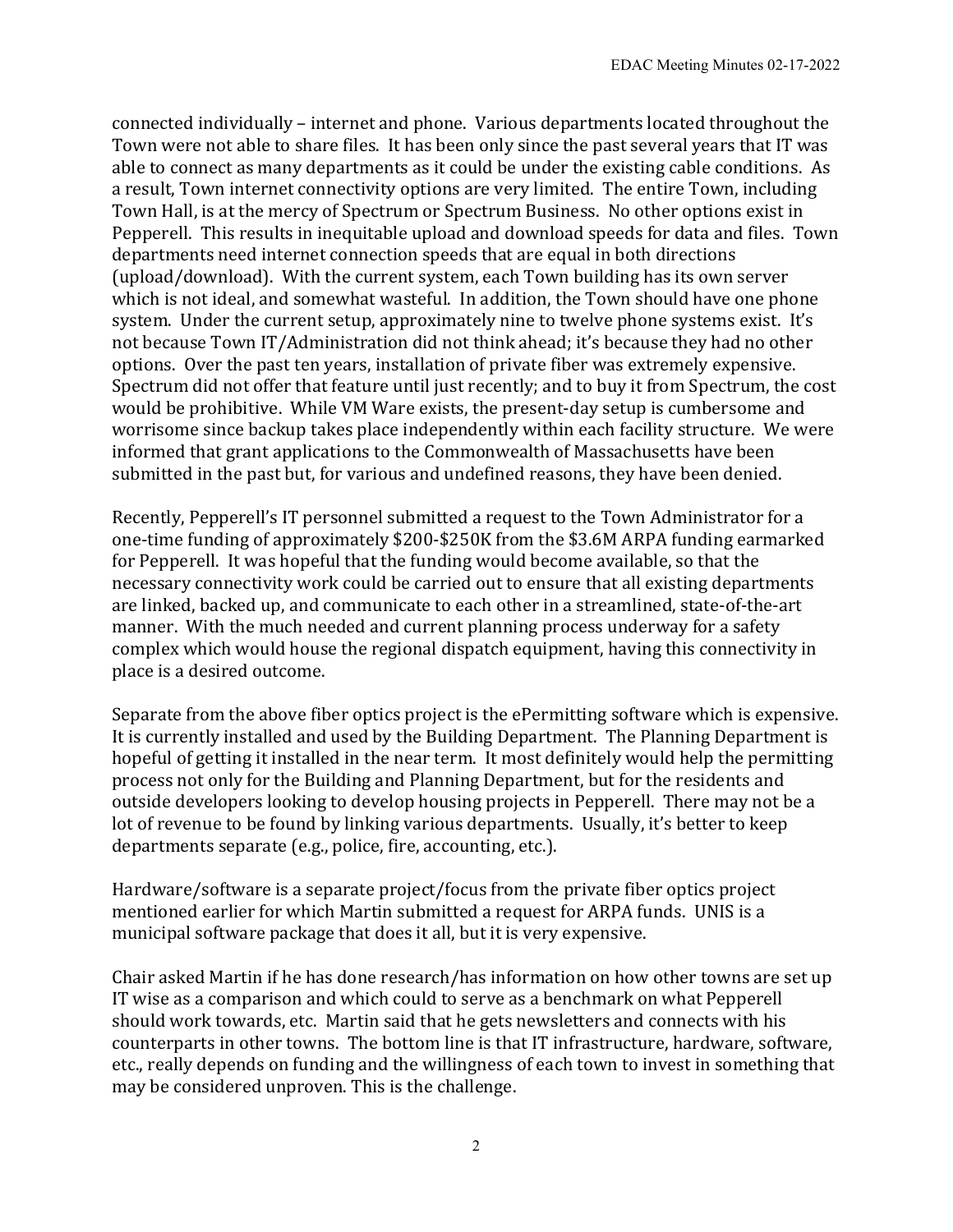Before Martin came to Pepperell, the Town departments did the best they could. In the past, Pepperell did not have the required/knowledgeable IT staff. There was no infrastructure, nor did Pepperell have the required funding. Pepperell is now at a point to take the next step which, unfortunately, is expensive. On the other hand, it would set Pepperell up for the next 50 years.

Gerry agreed with all of Martin's remarks. He is in a different space than Martin, and spoke about Pepperell Community Media's interactions with Charter/Spectrum; and discussions with Verizon regarding FIOS/fiber optic networks being installed in the area. Other internet providers have been invited to come to Pepperell but have declined. The one Gerry identified as being a possibility is Verizon FIOS. Fiber is becoming ubiquitous. It's commoditized now. We don't need to touch the fibers, but we can use them and modify them. PCM has learned a lot about fibers. We can use them to help move data and communications throughout the Town, and in being able to go live with presentations throughout the Town. Apparently, Verizon Fios installation stopped at Littleton/ Groton. Verizon Fios was coming our way. But something happened to its business model and Verizon FIOS decided to stop at that point. Verizon found that it was not economical for proceeding further into the local towns after Groton. Pepperell would have been the next town up; but Verizon stopped in Groton. Gerry's thought was that if Pepperell made the investment and installed the private fiber cable (he likened it to the trunk of a tree), then perhaps Verizon could justify installing FIOS not only for municipal use but for residential use as well. If that were to happen, then there would be competition between Verizon and Charter/Spectrum. In Gerry's opinion, if Pepperell were to tip the scales by making an investment in something that would have cost Verizon, perhaps Verizon's business model would then become viable. If that were to happen, he believes that internet availability and associated services for the general public would increase.

PCM is going through its contract agreement with Charter/Spectrum. According to FCC, PCM should have three channels, however, currently it has only two (Government and Cultural – Educational channel is missing). The current signal is smaller than what could be – like an old TV frame vs today's larger monitors. PCM is trying to negotiate with Charter/Spectrum for the third channel as well as the larger screen ratio format for all three channels. Charter/Spectrum is now charging PCM a huge price which comes out of the money for which they are funding PCM. PCM's goal is to have three channels with wide screen format. It was suggested that Gerry might contact NMCOG for information on what other communities have done. Gerry mentioned that PCM has a 10-year contract with Charter/Spectrum. PCM is coming upon ten years now, and are in the process of reviewing/renewing another ten-year contract.

Martin interjected that he has submitted grants to CCC (Community Compact Cabinet) for a number of years. Historically, Pepperell's grant submittals have been denied. He does not know why. He believes the grants are very competitive. Some towns get the grant funds. Pepperell, for whatever reason, has not been successful and has not received any support over the years.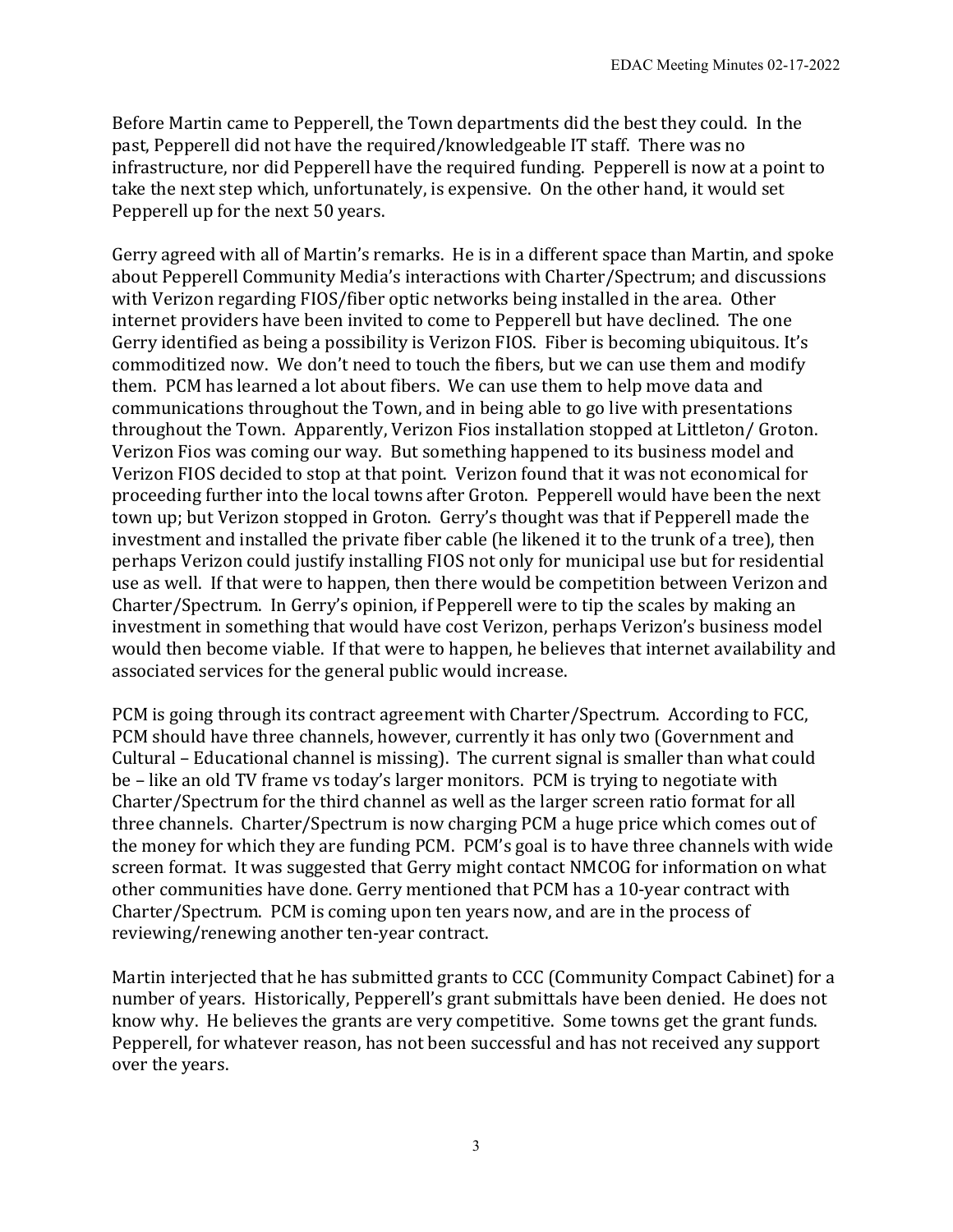Unrelated, Gerry mentioned that he is one of two co-Chairs for Friends of the Rail Trail which starts in Ayer and goes past the NH border. The trail is currently in a high stress situation right now because of age and usage. The trail is owned by DCR. Out of the 50 US states, Massachusetts is dead last on how we are treating our parks, forests, etc. We have been under-funded for a long time. The maintenance need is growing annually since DCR is not funding the need for maintenance. This becomes a safety problem. Friends of the Rail Trail have established a relationship with DCR to do some maintenance (e.g., tree/limb removal) and have extensive training through DCR (e.g., handling chain saws, etc.), so that some maintenance can be done, other than paving. Pepperell does not have a paving machine. The surface quality of the rail trail is a problem and is growing. There is an area near the Pepperell Braiding Company that poses a significant risk to trail users. If they went off the trail for some reason in a particular area, they could go into the water. Gerry wondered how this item got on the Town website list for ARPA funding requests.

Clerk suggested contacting Nashoba Valley Chamber of Commerce; Chair suggested reaching out to local legislators to promote rail trail safety in preparation for the expected heavier usage which may potentially come about from the tourism traffic visiting Groton Music Center the summer of 2022 into the future. Perhaps Nashoba CoC and local legislators could help in getting funding to DCR for this purpose.

Chair indicated that the ARPA funding decisions had to be in before the end of April. The EDAC letter of support will be sent to EDAC members to review and, hopefully, approve at the March meeting. Martin agreed to get some numbers to us for inclusion in the letter. Clerk agreed to further the letter along to the appropriate channels and suggested that Martin consider uploading the letter to the grant application site to show EDAC support for the grant funds.

Chair apologized for the limited number of EDAC members for this informative and important discussion; and thanked the attendees for their contributions and participation in the meeting.

Chair asked if there were any updates or comments. Clerk asked Mr. Babineau why he was not at the MUOD meeting the previous night. She understood that invitations went out to all of the RR Square property owners. She asked Mr. Babineau if he had received an invitation from Town Planner together with documents that he would find interesting.

Clerk mentioned that EDAC was notified by Town Clerk to provide an annual report for the 2021 Town Annual Report. Clerk was asking all EDAC members to submit a paragraph to her regarding what they had worked on during the 2021 term. She would then consolidate all into one report which was due to the Town Clerk by Friday, March 4th. Clerk mentioned that the report should include EDAC's MPIT involvement; participation by EDAC members on the One Stop For Growth/EoI application; the LRRP grant committee involvement, including Wayfinding and Branding; and BID meetings sponsored by the Commonwealth of Mass. In addition, Report will include EDAC's letter of support to FinCom for budget allocation for the Town Planner position; EDAC members' involvement in the CPA work; Chet's visit to the Worcester food hub for Agri Comm interest in food hub/commercial